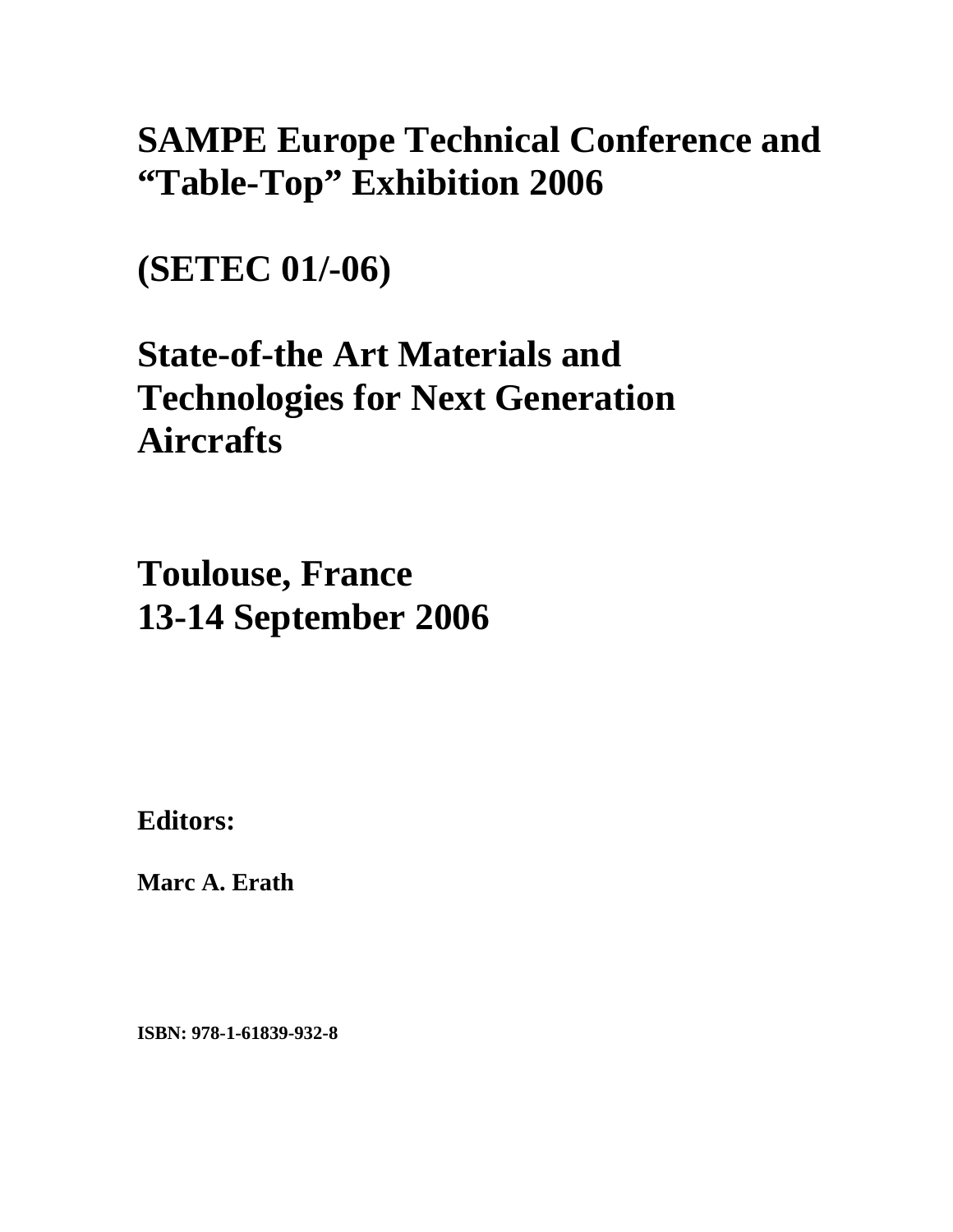**Printed from e-media with permission by:** 

Curran Associates, Inc. 57 Morehouse Lane Red Hook, NY 12571



**Some format issues inherent in the e-media version may also appear in this print version.** 

Copyright© (2006) by SAMPE Europe All rights reserved.

Printed by Curran Associates, Inc. (2012)

For permission requests, please contact SAMPE Europe at the address below.

SAMPE Europe PO Box 128 CH-4125 Riehen 2/ Basel, Switzerland

Phone: 41-61-601 87 71 Fax: 41-61-601 81 28

sebo@sampe-europe.org

#### **Additional copies of this publication are available from:**

Curran Associates, Inc. 57 Morehouse Lane Red Hook, NY 12571 USA Phone: 845-758-0400 Fax: 845-758-2634 Email: curran@proceedings.com Web: www.proceedings.com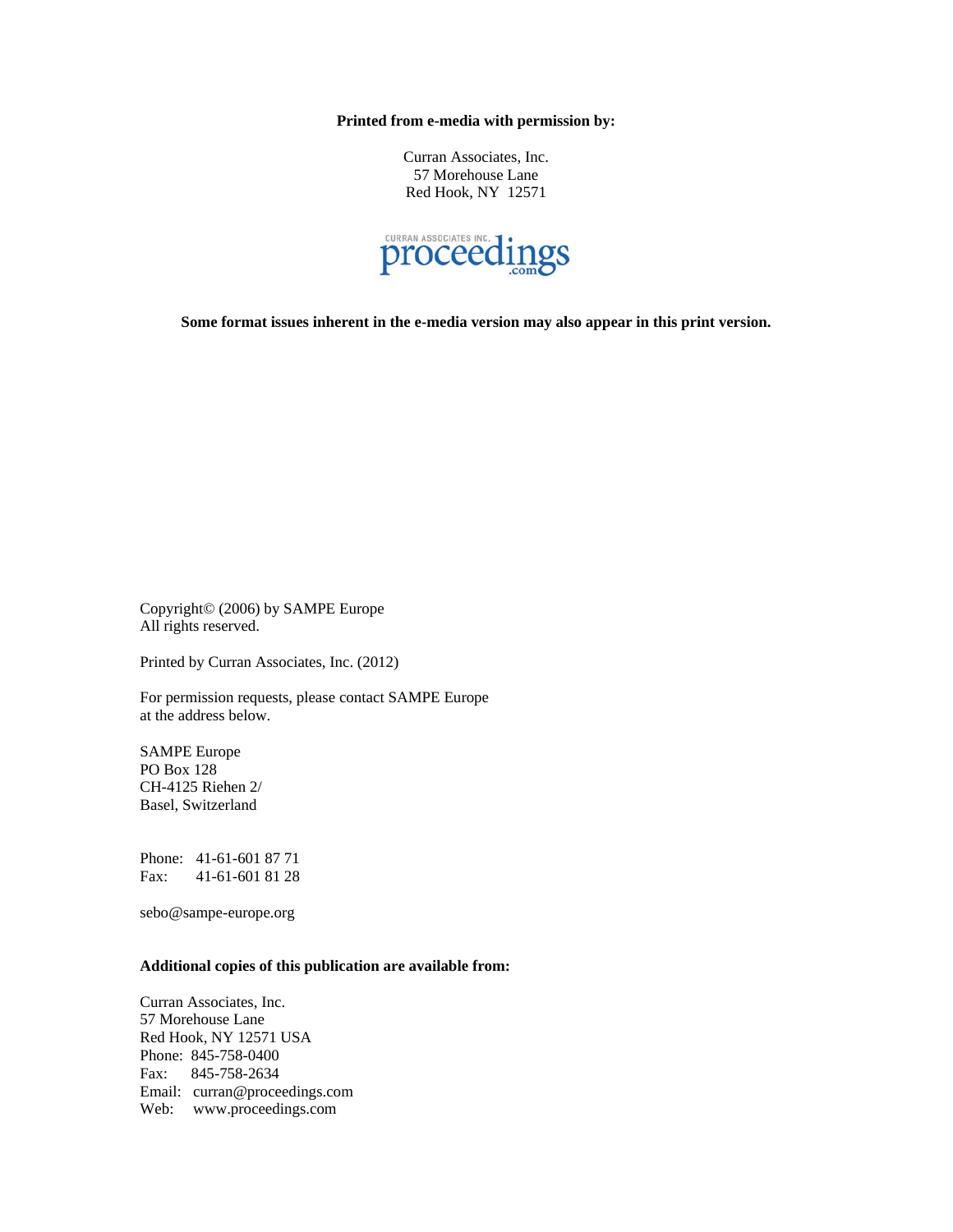## TABLE OF CONTENTS

| <b>Key-Note</b>                                                                                                                                                                 |
|---------------------------------------------------------------------------------------------------------------------------------------------------------------------------------|
| <b>Structural Developments at AIRBUS</b>                                                                                                                                        |
| <b>SESSION 1</b>                                                                                                                                                                |
| Structural Health Monitoring: innovative application for structural material<br>systems<br>H. Roesner, AIRBUS Deutschland, Bremen                                               |
| Sandwich Structures for advanced next Generation Fuselage Concepts<br>R. Kehrle, IFB Institut of University of Stuttgart                                                        |
| <b>Evolution of Composites in Dassault-Aviation Business Jets</b>                                                                                                               |
| <b>SESSION 2</b>                                                                                                                                                                |
| Assembly of dry Carbon Preforms By a Z pinning technology                                                                                                                       |
| Future Developments of Composite Technologies for Helicopters and Aircraft<br><b>Structures</b><br>W. Buchs, Eurocopter, München                                                |
| <b>Development of Composite Bulkhead Structure</b><br>A. Apicella, Alegnia, Pomigiano d'Arco<br>G. Iannuzzo, Alegnia, Pomigiano d'Arco                                          |
| <b>Rapid Assembly of Composite Components</b><br>A. Beehag, CRC-ACS, Austrialia<br>P. Falzon, CRC-ACS, Austrialia<br>M. Hou, CRC-ACS, Austrialia<br>X. Liu, CRC-ACS, Austrialia |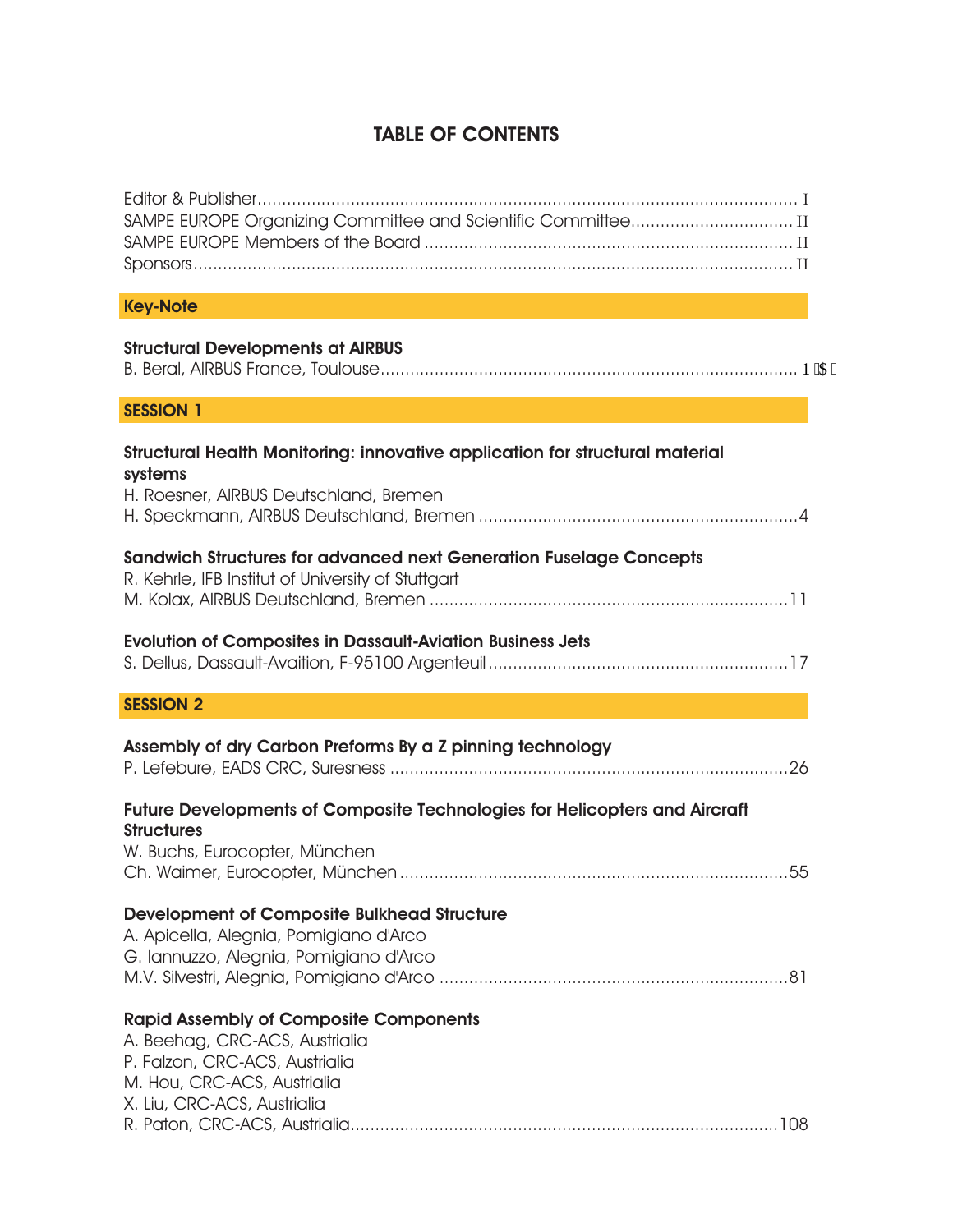### SESSION 3

| <b>Recent Composite Technology for Electronic Bays</b>                                                                                                                                                                                                                                                                                                                                                |
|-------------------------------------------------------------------------------------------------------------------------------------------------------------------------------------------------------------------------------------------------------------------------------------------------------------------------------------------------------------------------------------------------------|
| Burn-through aspects of fuselage structures: Sandwich versus monolithic design<br>with Aluminium or Composites materials<br>T. Kellner, Universität Bayreuth, Lehrstuhl Polymere Werkstoffe<br>H. Luinge, EADS CRC, Ottobrunn<br>K. Schmidtke, EADS CRC, Ottobrunn                                                                                                                                    |
| <b>Composite Aileron by RTM Process</b><br>M. Bertino, Piaggio Aero Industries - Italia<br>S. Cantoni, CIRA Italia<br>S. De Nicola, Piaggio Aero Industries - Italia<br>J. Fiori, Piaggio Aero Industries - Italia<br>A. Franciosa, Sistema Compositi Italia<br>M. Griccini, Sistema Compositi Italia<br>U. Mercurio, CIRA Italia<br>F. Romano, CIRA Italia<br>M.A. Sarasso, Sistema Compositi Italia |
| Peel Ply and grinding for CFRP adhesive bonding - a never ending story in<br>Aerospace?<br>G. Kindel, Plasmatreat GmbH, Birkenfeld<br>M. Klug, EADS MAS, Munich and Augsburg<br>M. Kolb, EADS CRC Ottobrunn<br>J. Scholler, EADS MAS, Munich and Augsburg                                                                                                                                             |
| <b>SESSION 4</b>                                                                                                                                                                                                                                                                                                                                                                                      |
| Design for affordability<br><b>Thermoplastics Co-Consolidation</b>                                                                                                                                                                                                                                                                                                                                    |
| Developments in Thermoplastics Technologies<br>J.L. Garcin, AIRBUS France, Toulouse<br>L. Giuseppin, AIRBUS France, Toulouse<br>D. Kurtz, AIRBUS France, Toulouse<br>Ch. Rueckert, AIRBUS France, Toulouse<br>A. Vetillard, AIRBUS France, Toulouse                                                                                                                                                   |